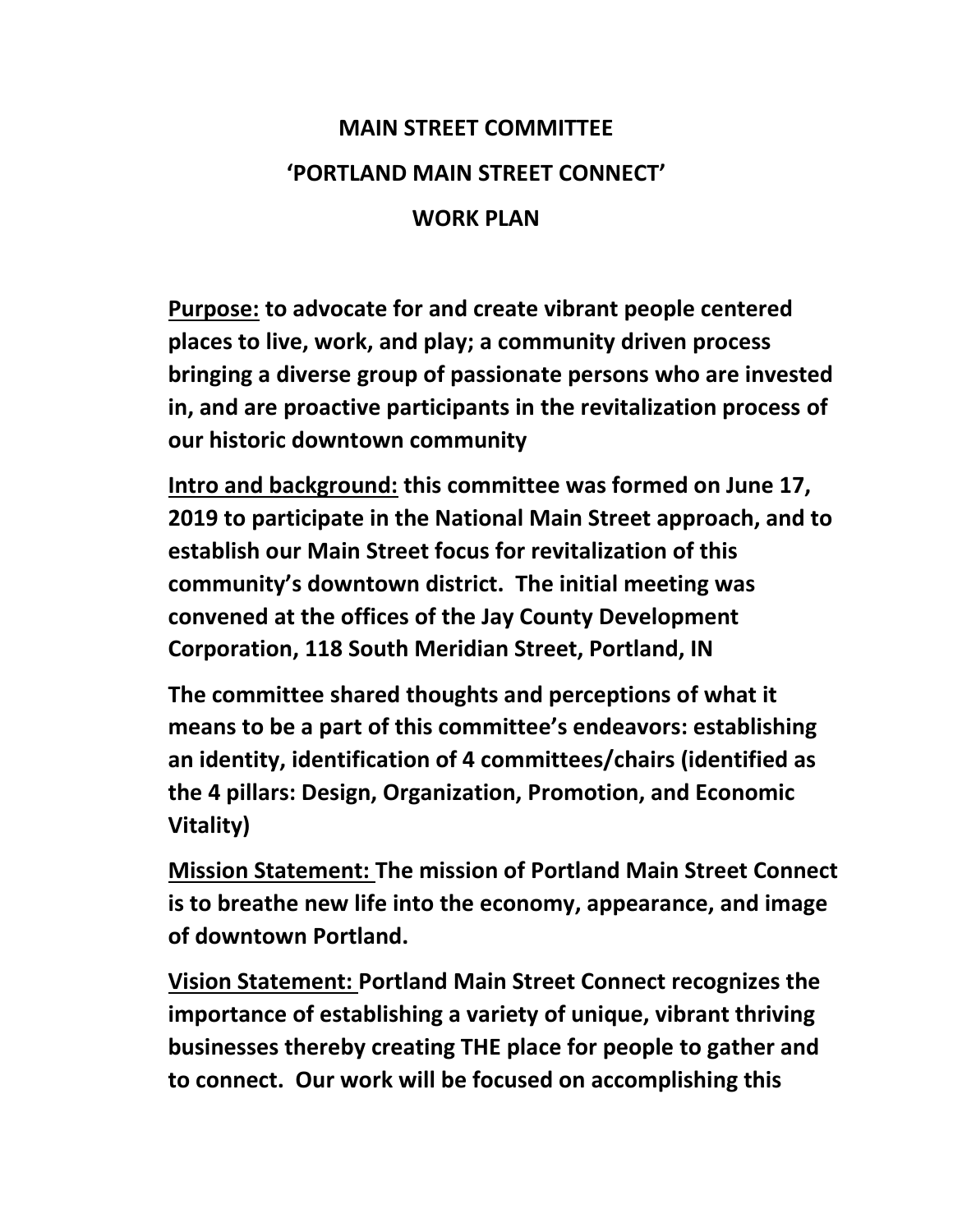## **through enhancing the visibility of our downtown amenities – historical, cultural, and a strong infrastructure for housing opportunities**

## **Main Street Committee Goals/Objectives/Tasks: (12 months – 18 months)**

## **Organization**

## *Goal 1: Provide leadership, increase involvement, and activity in the district.*

Objective 1: Create a database of buildings, stakeholders, and businesses in the district.

Task: completion of data information for all categories (Chamber Members, business owners, government officials) within the defined district

Objective 2: Provide multiple access points for involvement as a business, new business, during planning, and participating in events.

Task: identify access points - contact information, purpose

### *Goal 2: Increase district investment through participation of time, talent, treasure.*

Objective 1: Core group of members attend weekly meeting

## **Economic Vitality**

### *Goal 1: Support small business owners in the district.*

Objective 1: Partner with the Design Committee on local resources and educate on programs and process. TIF, Historic District and Preservation, Façade Programs, and IN Landmarks

Objective 2: Partner with JJCL, SBDC, and others for seminars on start-up and best practices.

## **Design**

### *Goal 1: Create a collaborative identity.*

Objective 1: In the next 12-18 months, lead quarterly thematic initiatives – such as flags, window clings, downtown banners, Christmas themes, etc.

Task: create logo

Objective 2: Work with the Revitalization Plan on way finding signs, uniform business signs, and government way finding.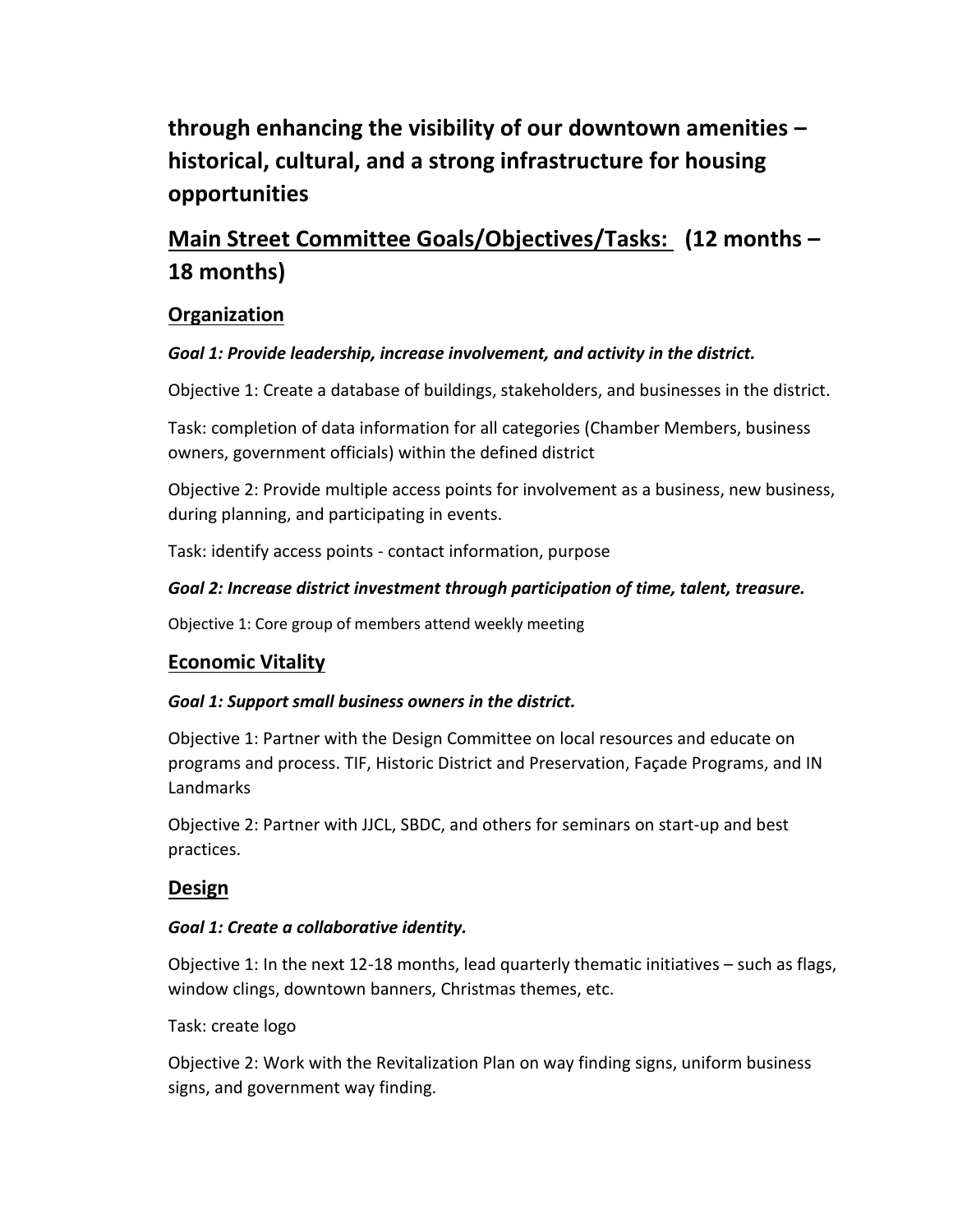Task: educate and understand expectations, guidelines of applicable entities

#### *Goal 2: Promote Façade Revitalization in the District*

Objective 1: Educate on the guidelines, funding, and process.

Task: summary of current programs to share with core group and applicable entities

#### **Promotion**

### *Goal 1: Material development on Portland Main Street Connect organization and communication plan.*

Objective 1: Business startup info and road map to starting a business.

Task: gather and outline information provided through Chamber (JAG – Jay Advisory Group); coordinate with plan provided through Craig Frazee

Objective 2: Hold a Town Hall Meeting and make face to face contact with those in the district.

Task: To be determined

#### *Goal 2: Identify and Plan 1st Portland Main Street Connect event.*

Objective 1: Create awareness and intro into Main Street programming

Task: provide information on 'Marketing Your Business' presentation located at John Jay on August 29<sup>th</sup> through Business Round Up and other media opportunities

Objective 2: Highlight Portland Main Street Connect brand and downtown assets and opportunities.

Task: To be determined through work plan process

## **Resources:**

• **identify revenue sources; establish operational budget, join National Main Street Network, attend trainings through Indiana Main Street Program and National Main Street Network – approach The Portland Foundation and other possible options for ancillary funds or identified funding for specific purposes, Jay County Tourism, Jay Chamber of Commerce, Small Business Development Group**